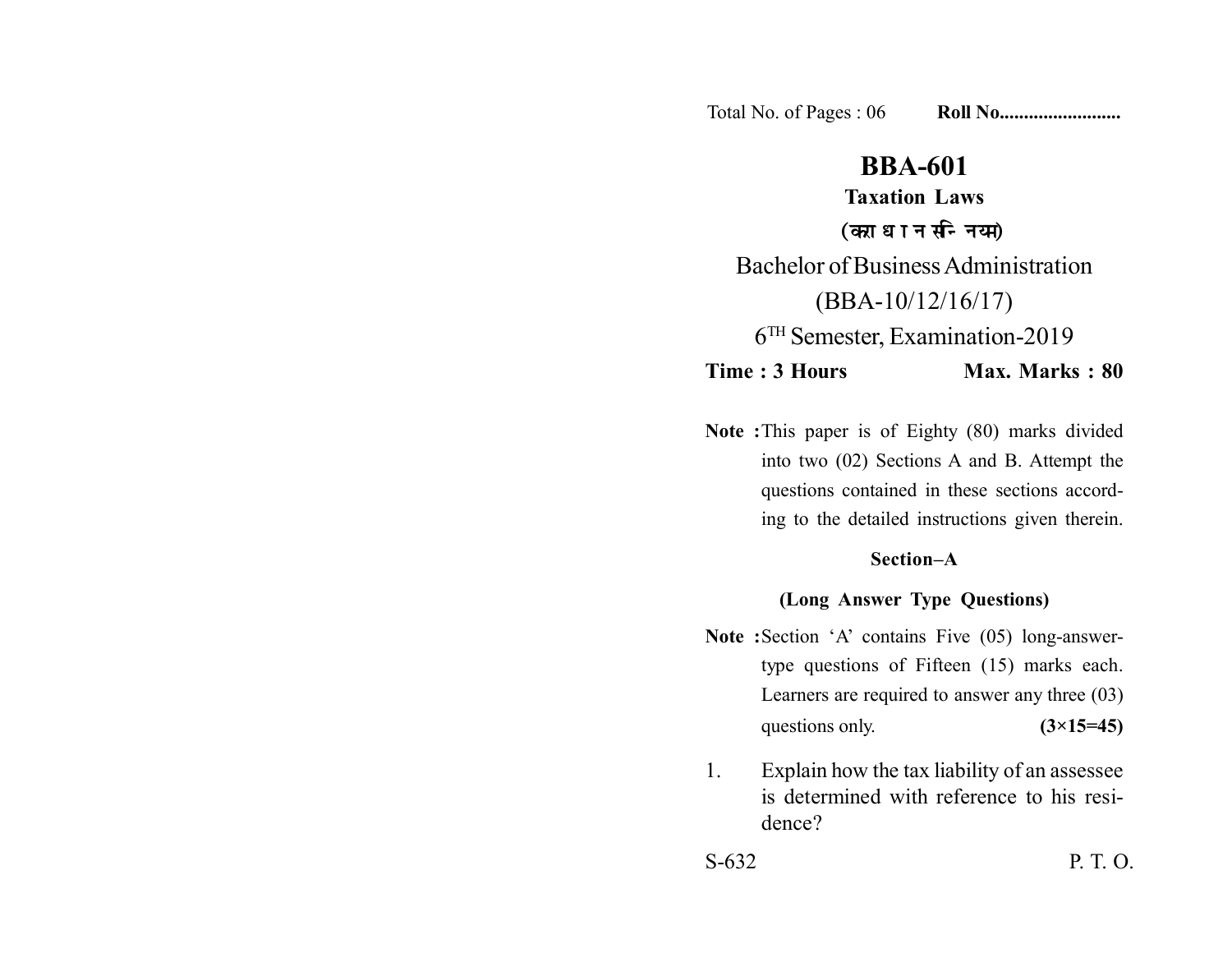- (g) Medical Allawance Rs. 1200 p.m.
- (h) He has been provided with a large car for both official and personal one. Employee bears all the expenses of the car.
- (i) He is provided an unfurnished house by the employer in a city (Popula tion 12 Lakh). The fair rental value of the house is Rs. 90,000 p.a, Em ployer charges Rs. 2000 from him per month as rent.
- S-632 P. T. O. S-632 5. Mr. A has four houses, the municipal value of which are Rs. 10,000, Rs. 8,000, Rs. 6000 and Rs. 6000 respectively. He lives in the first house. In the second house he runs his business. The third house is let out for Rs. 400 per month. A loan was taken on 1st April, 2013 for the construction of the fourth house, the construction of which began on 1st May, 2013 and ended on 31st January 2015. The house was let out on 1st February, 2015 @ 600 per month. For the previous year 2018-19 the interest paid by him in respect of loan amounted to Rs. 800 and for the previous years 2013-14 and

2014-15 the interest paid has been Rs. 1500 and Rs. 1400 respectively. Municipal taxes were assessed and paid  $\omega$  10% of the municipal valuation.

Ascertain his income from house property for the assessment year 2019-20.

#### **Section–B**

#### **(Short-Answer-Type Questions)**

- **Note :**Section 'B' contains Eight (08) short-answertype questions of Seven (07) marks each. Learners are required to answer any Five (05) questions only. **(5×7=35)**
- 1. Differentiate between Gross Total Income and Total Income.
- 2. What is meant by perquisites? Give five examples of tax free perquisites.
- 3. What are the deductions allowed from the annual value of house property.
- 4. What are the rules regarding exemption of capital gains.